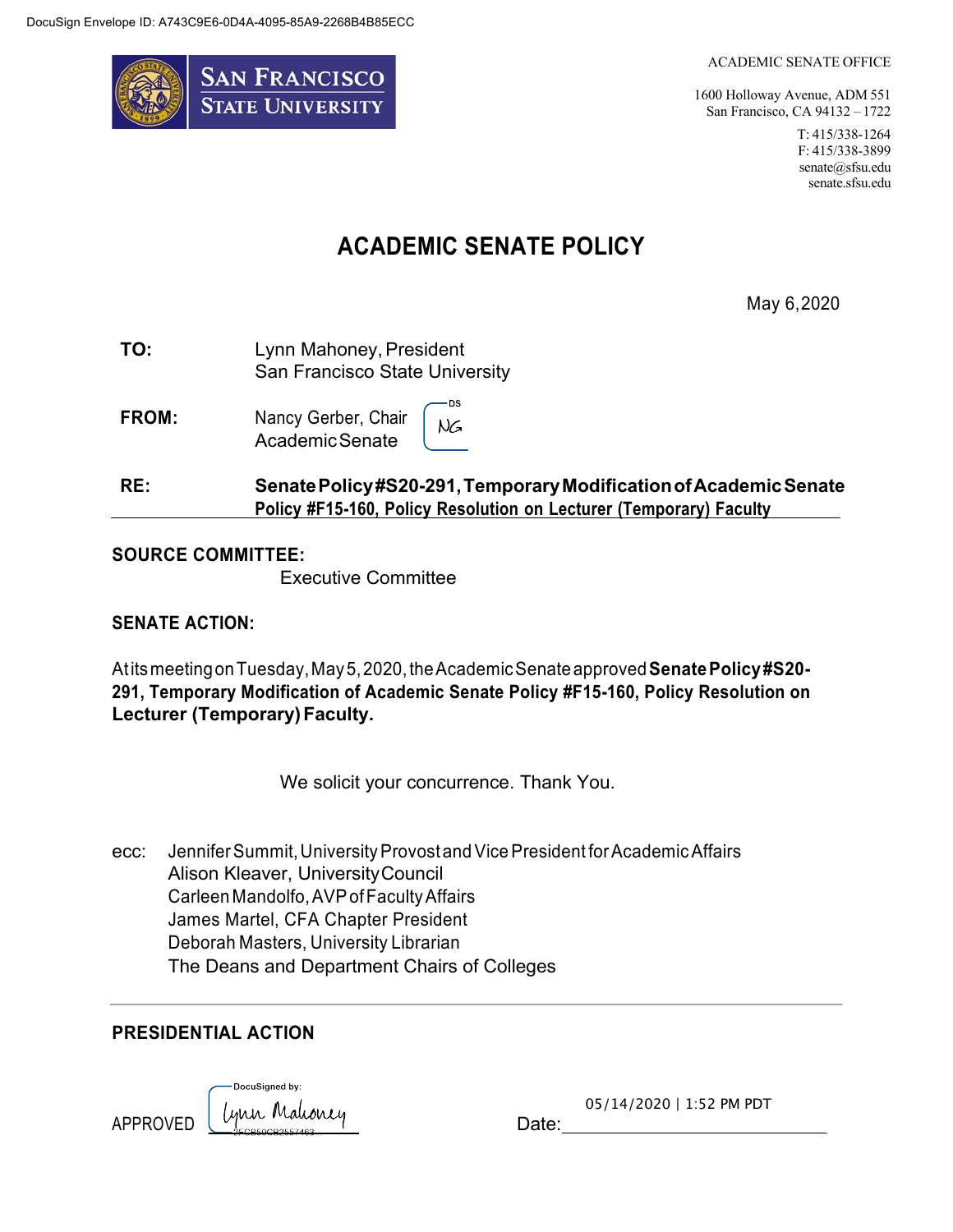

Policy #: *S20-291* Supersedes: *N/A* Senate Approval: *05/05/2020*  Presidential Approval: *05/14/2020* Effective: *Immediately* Last Review: *Spring 2020* Next Review: *Fall 2020*

## **Temporary Modification of Academic Senate Policy #F15-160: Policy Resolution on Lecturer (Temporary) Faculty**

**Source Committee:** Executive Committee

**Unit(s) Responsible for Implementation:** Division of Faculty Affairs and Professional Development

**Consultations:** AVP for Faculty Affairs, SFSU Chapter of the CFA, College Deans and University Librarian.

#### **Rationale**

*As a result of the COVID-19 epidemic reaching San Francisco, SFSU suspended (on March 11, 2020) in-person classes and directed that faculty move to remote instruction. While these changes were instituted for good public health reasons, they have necessarily disrupted teaching and learning halfway through the semester. Many lecturer faculty have never before used those teaching modalities or conducted their work in a fully remote capacity, and they may harbor concerns that the changes will negatively impact evaluations of their work, be it evaluations of teaching effectiveness or evaluations of their primary work assignment. This policy seeks to allow faculty to concentrate on course conversion and supporting their students In addition, future reviews of lecturer faculty may not penalize those who choose not to include spring 2020 Student Evaluations of Teaching Effectiveness (SETE) or for whom peer evaluation of teaching in spring 2020 was not possible.*

#### **Policy**

The Academic Senate reminds all department chairs, program directors and school directors to follow the requirements of Article 12.29 of the Collective Bargaining Agreement (CBA) that outlines the assignment of work order for all unit 3 faculty (including coaches, counselors, and librarians).

The Academic Senate calls for the following:

• That the Provost shall place a letter in every faculty member's Personnel Action File (PAF) that provides the context for understanding the circumstances surrounding the periods including spring 2020, summer 2020 and potentially fall 2020. Said letter would be for ALLfaculty.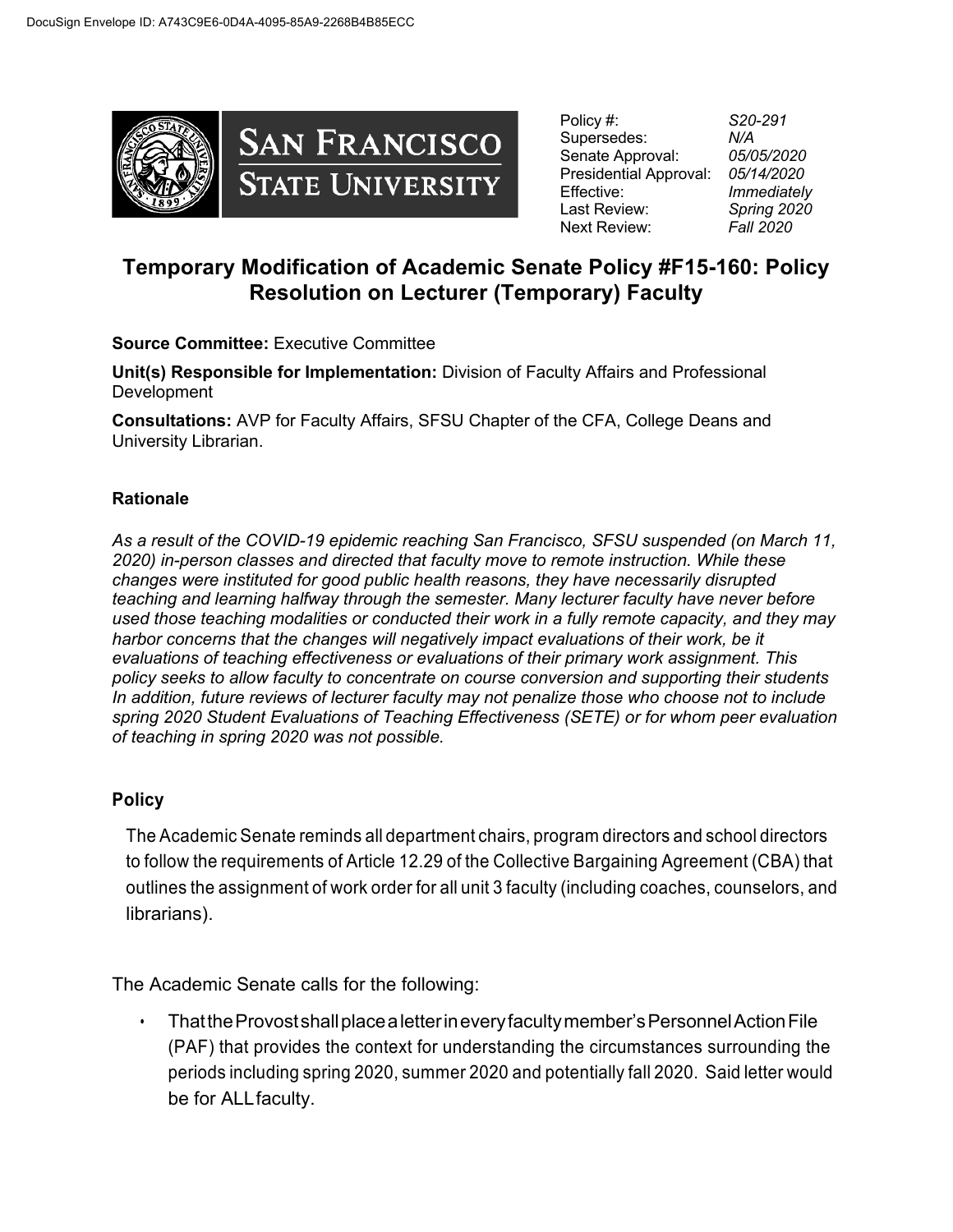- Inclusion of Student Evaluations of Teaching Effectiveness (SETEs) for spring 2020 instruction in a lecturer faculty member's Personnel Action File (PAF) shall be at the sole discretionofthefacultymember.Nolecturerfacultyshallbepenalizedinanywayfor exercising their right to exclude the results of their SETEs from spring 2020 instruction.
- That those at all levels of review (peer review, department chair and college dean/university librarian) are urged to be as flexible as possible and remain cognizant of the disruption caused by COVID-19 in evaluating teaching effectiveness and/or primary assignment for lecturer faculty working at SF State in spring 2020.

#### **Periodic Evaluations – three-year contracts**

- A. Alllecturerfacultywhoareeligibleforafirst-timethree-yearcontractinspring2020 shall be given a provisional three-year contract subject to a satisfactory evaluation as described below. The faculty member's entitlement (CBA 12.12c) and order of assignment rights (CBA 12.29) shall be treated as if they were on a normal three-year appointment. The entitlement time base shall be based on their 2019-2020 workload (i.e., the sixth-year of continuous work).
- B. All lecturer faculty currently on a three-year contract and who would normally be subject to a periodic evaluation in spring 2020, but whose evaluation is postponed shall be granted a provisional three-year appointment, subject to the completion of a satisfactoryevaluationasdescribedbelow. Thefacultymember'sentitlement(CBA 12.12c) and order of assignment rights (CBA 12.29) shall be treated as if they were on a normal three-year appointment. The entitlement time base shall be based on their 2019-2020 workload (i.e., the third year of a three-year appointment).
- C. Evaluations for three-year faculty members who have already been fully through department review shall proceed with review by the Dean. This review shall be completed by May 30, 2020.

#### **Periodic Evaluations – one-year appointments**

- A. Facultymemberssubjecttoaone-yearappointmentevaluationwhosedepartmentlevel review has not been completed shall be granted a subsequent one-year appointment. Despite the absence of an evaluation, temporary faculty members, for the 2020-2021academicyearonly,shallbeconsideredtohaveperformedsatisfactorily (absent disciplinary considerations) for purposes of appointment in Article 12.29 in the CBA.
- B. Facultymemberswithone-yearappointmentswhowerenotfullyreviewedin2019- 2020 will submit materials from 2019-2020 and 2020-2021 for their subsequent (2020- 2021) evaluation and review committees shall consider all materials from 2019-2021 in the next evaluation.